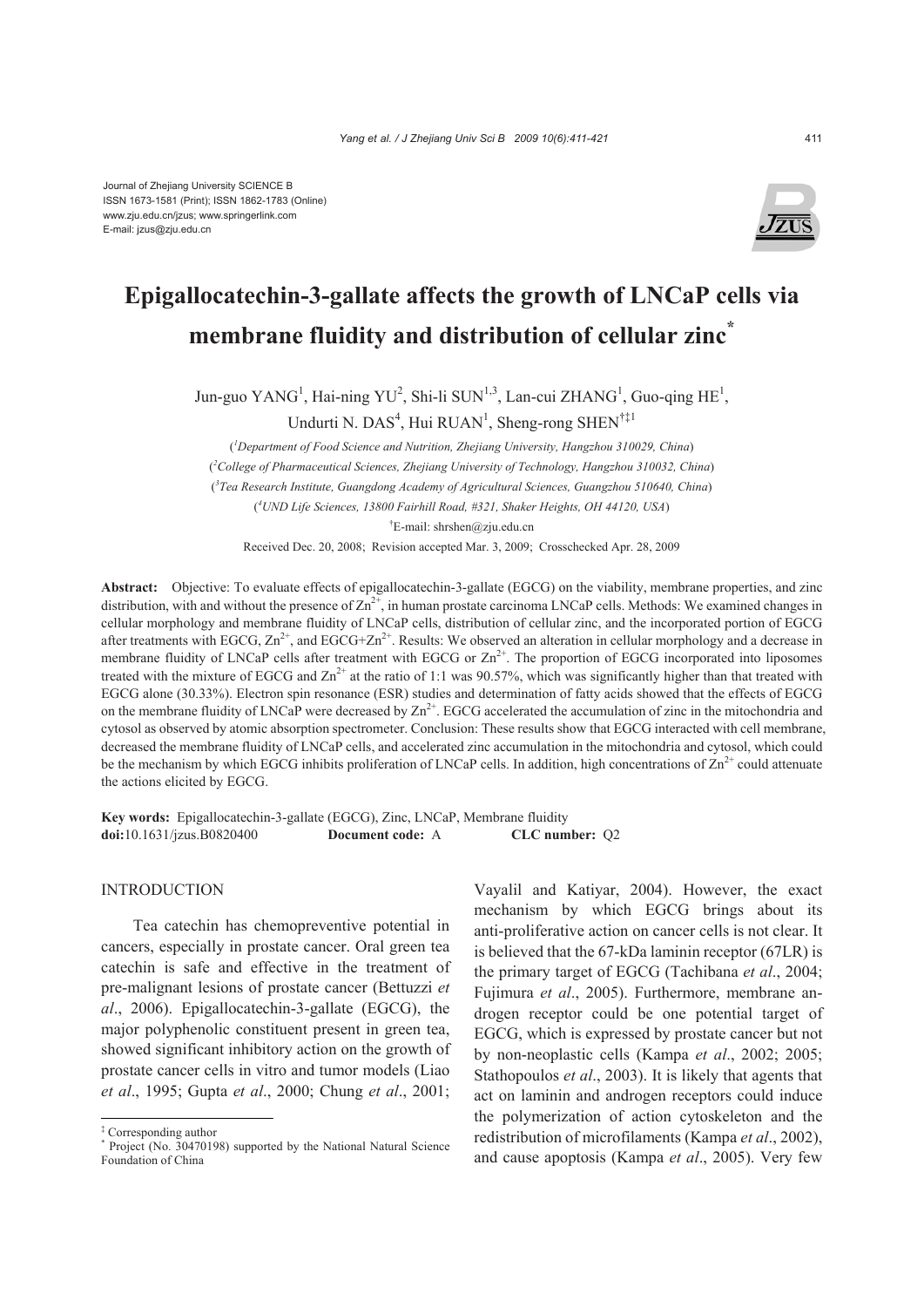studies have been performed to date on the action of EGCG on prostate cancer cell membrane.

Recently, several reports have focused on the interactions of catechin with metal ions (Reznichenko *et al*., 2006; Yu *et al*., 2005; Hayakawa *et al*., 2004; Chen *et al*., 2007). Catechin induces redox reactions or chelates with metal ions, especially transitional metal ions, which lead to bioactivity changes of catechin. Zinc ion  $(Zn^{2+})$  plays a significant role in the pathogenesis of prostate cancer. Prostate gland is rich in zinc (Yaman *et al.*, 2005).  $Zn^{2+}$  inhibits the growth of prostate cancer cells and acts as an anti-tumor agent (Uzzo *et al*., 2006; Franklin and Costello, 2007), but this has been disputed. In a case-control study, it has been reported that high zinc intake  $(\geq 15.7 \text{ mg/d})$ increases the risk of prostate cancer (Gallus *et al*., 2007). In view of this, it is important to know the interaction between EGCG and  $\text{Zn}^{2+}$  and how their interaction modifies the risk of prostate cancer.

Our previous studies revealed that biological activities of EGCG are altered in the presence of  $\text{Zn}^{2+}$ ,  $Cu^{2+}$ , and  $Cd^{2+}$ , and the results rely on (1) the relative concentrations of EGCG and metal ions, and (2) the order of their additions that might have led to the formation of complexes between EGCG and metal ions, which could lead to changes in the generation of free radicals within the cells (Yu *et al*., 2005; 2007; Chen *et al*., 2007). Nevertheless, there is little information available in literature about the interactions between EGCG and metal ions, especially with regard to their action on cell membrane of prostate cancer cells. Hence, we studied the effects of EGCG and  $\text{Zn}^{2+}$  on viability, membrane properties, and zinc distribution of LNCaP cells.

#### MATERIALS AND METHODS

#### **Chemicals**

Purified EGCG (>98%) and egg phosphatidylcholine (egg PC, approximately 99%), and the spin labels 5-doxyl stearic acid (5-SASL) and 16-doxyl stearic acid (16-SASL) were purchased from Sigma (St. Louis, MO, USA). Human prostate cancer cells (LNCaP) were obtained from Shanghai Institute of Cell Biology, Chinese Academy of Sciences. All other chemicals were of extra-pure grade or analytical grade unless otherwise specified.

#### **Cell culture**

LNCaP cells were cultured in F-12 nutrient mixture medium (GIBCO, Invitrogen Corporation) supplemented with  $10\%$  (v/v) fetal bovine serum and 100 U/ml penicillin-streptomycin in a humidified 5%  $CO<sub>2</sub>$  incubator at 37 °C. The cells were incubated for an additional 24 h prior to treatment. After treatment with EGCG and  $\text{Zn}^{2+}$  at various concentrations, the cells were incubated for a further 24 h. All experiments were repeated at least thrice, each time in duplicate.

# **3-[4,5-Dimethythiazol-2-yl]-2,5-diphenyltetrazolium bromide (MTT) assays**

We performed MTT assays to determine the effects of EGCG and  $\text{Zn}^{2+}$  on the growth of LNCaP cells. Cells were plated in 96-well tissue culture plates and were treated with varying doses of EGCG and  $\text{Zn}^{2+}$  for 24, 36, and 48 h. After completion of the treatment, cells were washed with phosphate buffered saline (PBS), and 20 μl of 5 mg/ml MTT was added. Then the cells were incubated for 4 h at 37 °C to allow the formation of formazan precipitate, which subsequently was dissolved in dimethyl sulfoxide (DMSO). The absorbance in each well was then measured with a microplate reader (Thermal Lab System, Finland) at 490 nm, and the viability of cells in each well was presented as the percentage of control cells.

In addition, we investigated the mixture of EGCG and  $\text{Zn}^{2+}$  on the growth of LNCaP cells. Herein, we chose a settled concentration of EGCG (80 µmol/L) and different concentrations of  $\text{Zn}^{2+}$ , with EGCG and  $\text{Zn}^{2+}$  added in different orders. The treated cells were incubated for 24 h at 37 °C, and their viability was determined by MTT assay.

## **Microscopic images of LNCaP cells adhering on the plate**

LNCaP cells were equally cultured in 6-well plates (20 mm $\times$ 20 mm) for 24 h and then exposed to EGCG (80  $\mu$ mol/L),  $\text{Zn}^{2+}$  (80  $\mu$ mol/L), and EGCG+  $\text{Zn}^{2+}$  (80 µmol/L+80 µmol/L) for another 24 h, and the cells without treatment were considered as control. After exposure, microscopic images of LNCaP cells adhering on the plate were made through an inverted microscope under magnification  $20 \times (XDS-1B)$ , Chongqing, China).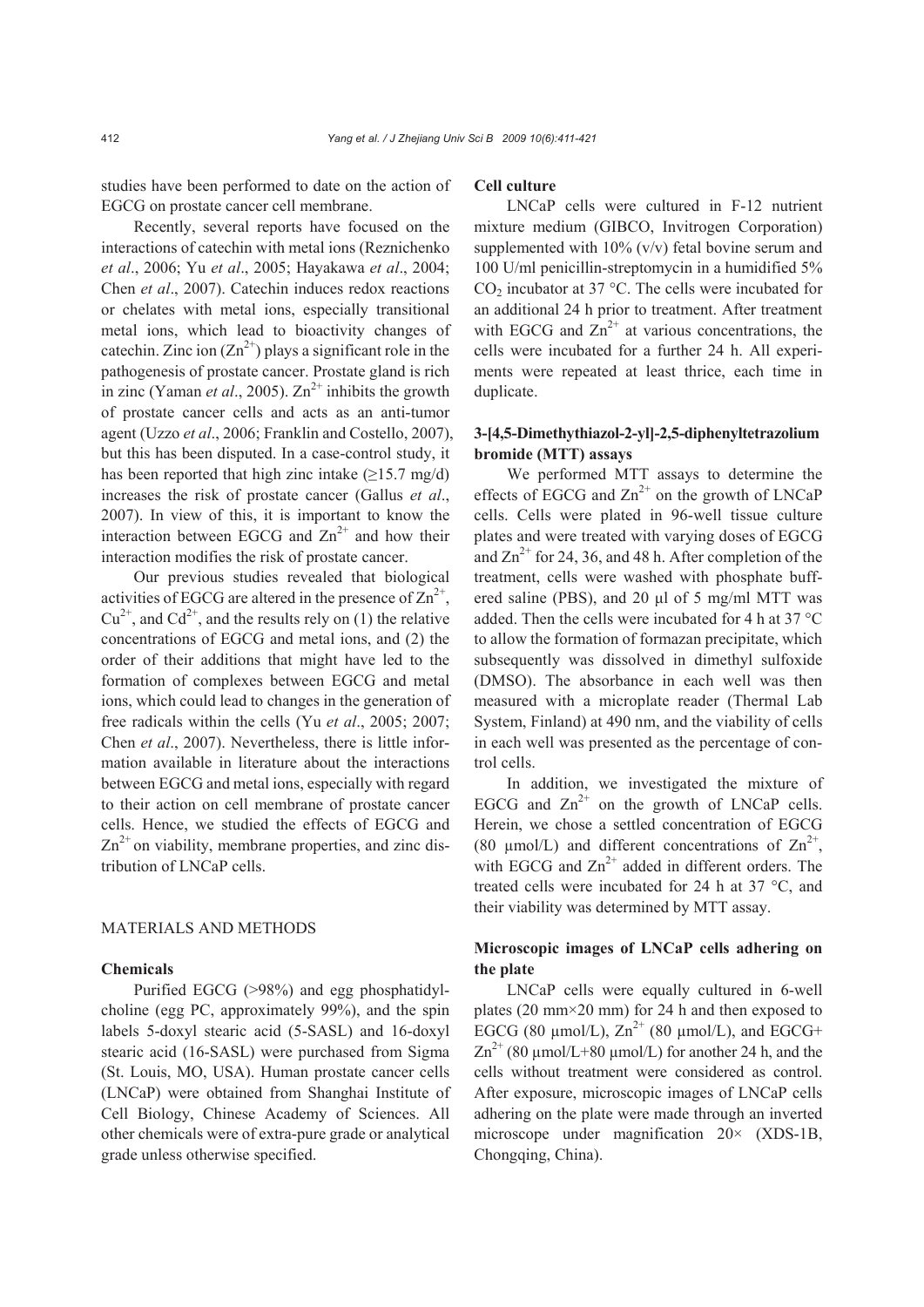# **Analysis of cell membrane fluidity by electron spin resonance labeled using 5- and 16-SASL**

Stearic acid spin labels (5- and 16-SASL) were used as a probe to quantify membrane fluidity of prostate cancer cells. After stimulation, the suspension of LNCaP cells in PBS was labeled with 5- and 16-SASL at a final concentration of 100 µmol/L and then incubated for 30 min at 37 °C with gentle shaking to incorporate the spin labels into the membranes. The labeled cells were washed three times with PBS to remove unbounded spin label and re-suspended in PBS. Finally, 20 µl of suspension was transferred to a glass capillary for electron spin resonance (ESR) experiments. All ESR experiments were performed at 9.852 GHz using a Bruker ESR A300 spectrometer (Bruker, Germany) and were operating at a center field strength of 3509 G with scan range of 60 G, modulation amplitude of 4.0 G, and microwave power of 20 mW. Samples were run in three times and the typical examples are shown in the figures.

# **Determination of composition of fatty acids by gas chromatography-mass spectrometry (GC-MS)**

After various treatments, LNCaP cells were harvested and suspended in pre-cool Tris-HCl buffer (pH 7.4), and broken by Ultrasonic Cell Disruption System (JY92-II, China). The samples were centrifuged at 12000 r/min for 15 min at 4 °C and washed with the Tris-HCl buffer thrice. Total lipids from prostate cancer cells were extracted by 5% (w/v) hydrochloric acid/methanol. The extracted lipids were transesterified by sequential saponification and esterification (Knapp, 1979), a reaction that was performed under a nitrogen atmosphere to avoid oxidation of polyunsaturated fatty acids. Electron impact ionization was performed with Agilent 5973 (USA) GC-MS system equipped with a 25 m×0.2 mm i.d.×0.33  $\mu$ m HP-1 column. The column head pressure was set to 60 kPa and the injection volume was 1 μl with a splitting ratio of 1:10. After injection, the column temperature was programmed at 3 °C/min from 160 to 220 °C, then 5  $\degree$ C/min from 220 to 240  $\degree$ C.

# **Measurement of EGCG incorporated into liposomes**

Egg PC (100 mg) was dissolved in a small amount of chloroform. The solution was put in a round-bottomed flask and the solvent evaporated off with a rotary evaporator. The thin film of egg PC on the inner surface of the flask was dried with a vacuum pump. Then 10 ml Tris-HCl buffer (pH 7.4) was poured into the flask and the mixture was transferred into a 50-ml plastic centrifuge tube. The sealed tube was sonicated for 10 min. During this sonication step the phase of liposome was changed into small unilamellar vesicles. The liposome solution was diluted 10 times with Tris-HCl buffer. EGCG solution and  $EGCG+Zn^{2+}$  solution were added to the liposome solution and the mixture was vortexed in a centrifuge tube. After 20 min of incubation at 20 °C, the mixture was centrifuged at 18000×*g* for 5 min. The EGCG content in the supernatant was determined by HPLC (LC-2010A, Shimadzu, Japan). Concentration of EGCG was estimated from the calibration curves prepared with the standard solution. The proportion (%) of EGCG incorporated into the lipid bilayers of each treatment was calculated as follows:

## $(1-n_{\text{non-incorporated}}/n_{\text{added}}) \times 100\%,$

where  $n_{non-incorporated}$  is amount of EGCG nonincorporated and  $n_{\text{added}}$  is amount of EGCG added.

#### **Distribution of zinc in LNCaP cells**

After treatment, the cells were harvested and broken by Ultrasonic Cell Disruption System (JY92-II, China). The broken cell pellets were used to prepare other subcellular organelles as follows. The broken cell pellets were precipitated in a refrigerated centrifuge at 3000 r/min for 10 min. The supernatant was decanted from the nuclear fraction and centrifuged at 9000 r/min for 10 min to get the mitochondrial fraction. Subsequently, the solution was centrifuged at 20000 r/min for 30 min to isolate the lysosomal fraction from the cytosol together with microsomes. The nuclear fraction, mitochondrial fraction, and lysosomal fraction were washed twice with cold PBS and suspended in cold PBS. The distribution of zinc in PC-3 cells was analyzed by atomic absorption spectrometer (AAS800, Perkin-Elmer, USA). All the experiments were replicated three times.

### **Statistical analysis**

Results are expressed as the mean±*SD* of at least three independent replications of each experiment. Statistical significance was determined by pair *t*-test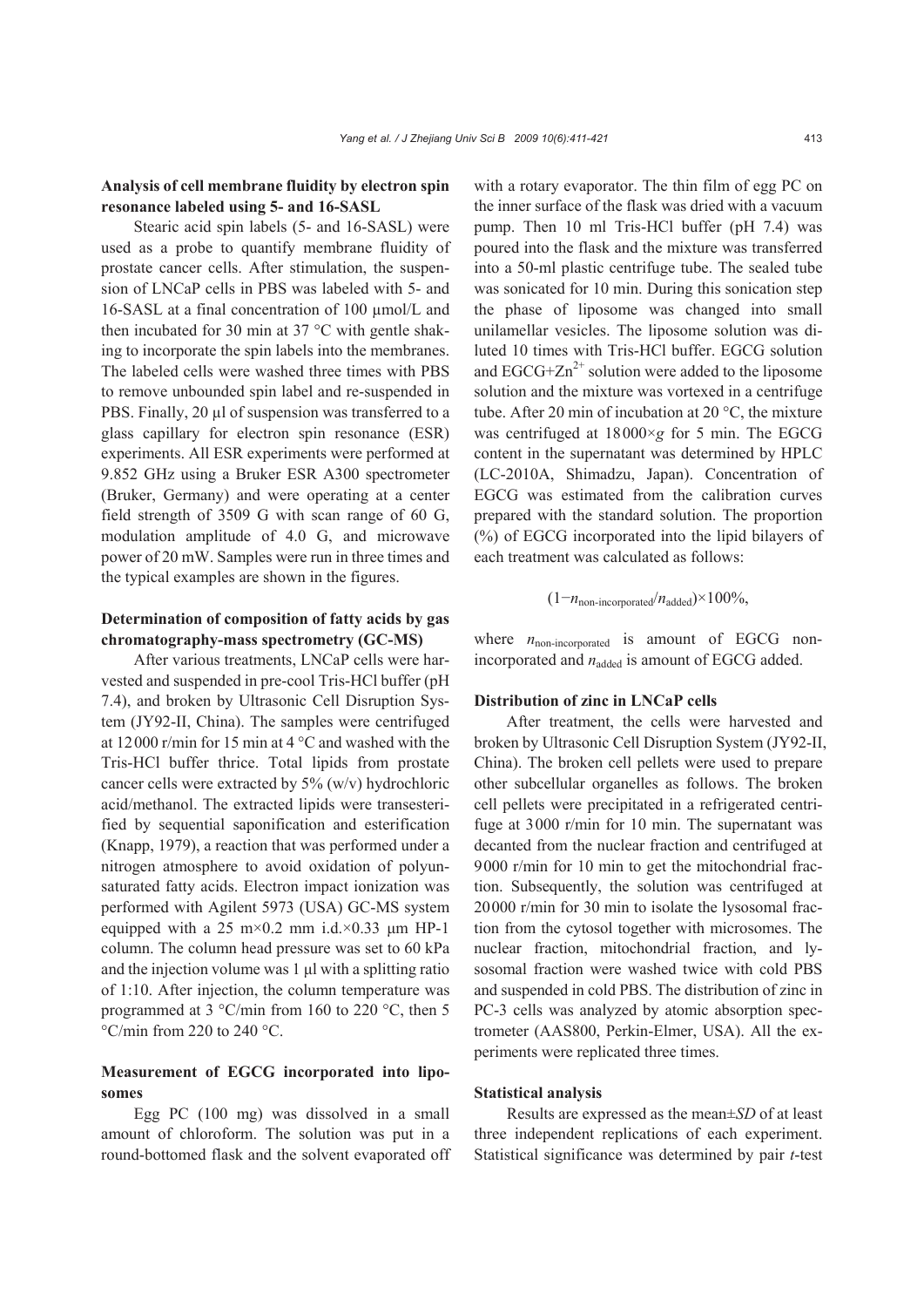analysis using Origin7.5 software for windows. Mean values were considered significantly different at *P*<0.05 or *P*<0.01.

#### RESULTS

# **Viability of LNCaP cells in the presence of EGCG**  and  $\mathbf{Zn}^2$

As shown in Fig.1, treatments with low concentrations (<80 µmol/L) of EGCG and  $\text{Zn}^{2+}$  had no significant effects on the growth of LNCaP cells. However, treatments with high concentrations (>80 µmol/L) resulted in a loss of cell viability, with a sharp decrease at the concentrations of 160~240 μmol/L. Furthermore, a time-dependent manner was found under the treatments of high concentrations, with cell viability decreasing most at 48 h, less 36 h, and least at 24 h. The results indicate that the treatments with EGCG and  $\text{Zn}^{2+}$  at high concentrations suppressed the growth of LNCaP cells in concentration- and time-dependent manners (Fig.1).



**Fig.1 Cytotoxicity of EGCG and Zn2+ on LNCaP cells by MTT assay (***n***=7)** 

(a) Treatments with different concentrations of EGCG only; (b) Treatments with different concentrations of  $\text{Zn}^{2+}$  only

Subsequently, we chose the settled 80 μmol/L EGCG and several concentrations of  $\text{Zn}^{2+}$  into the cells to investigate the interactions of EGCG with  $\text{Zn}^{2+}$  on the growth of LNCaP cells. We found that the viability of LNCaP cells was hardly changed when  $\text{Zn}^{2+}$  concentrations were increased from 0 to 80 μmol/L (Fig.2). But after  $Zn^{2+}$  concentrations were over 80 μmol/L, the viability of LNCaP cells was significantly increased. Herein, we also investigated the effects of EGCG with  $\text{Zn}^{2+}$  in different addition orders. We found that the effect of  $\text{Zn}^{2+}$  added before EGCG was better than those of  $\text{Zn}^{2+}$  added after EGCG and added at the same time at high concentrations of  $\text{Zn}^{2+}$  (>80 µmol/L).



**Fig.2 Cytotoxicity of the interactions of EGCG with**   $\text{Zn}^2$ <sup>+</sup> on LNCaP cells by MTT assay (*n*=7) (a) After different concentrations of  $\text{Zn}^{2+}$  were added, LNCaP cells were incubated for 2 h at 37 °C, and then mixed with 80 μmol/L EGCG for 24 h; (b) After 80 μmol/L EGCG was added, LNCaP cells were incubated for 2 h at 37 °C, then mixed with different concentrations of  $\text{Zn}^{2+}$  for 24 h; (c) After 80  $\mu$ mol/L EGCG and different concentrations of  $\text{Zn}^{2+}$ were added at the same time, LNCaP cells were incubated for 24 h at 37 °C

#### **Morphological variations of LNCaP cells**

Morphological variations of LNCaP cells treated with EGCG,  $Zn^{2+}$ , and mixture of EGCG and  $Zn^{2+}$ were observed through an inverted microscope. As shown in Fig.3, normal LNCaP cells adhered on the plate uniformly with a compressed shape. When exposed to 80  $\mu$ mol/L EGCG, 80  $\mu$ mol/L  $\text{Zn}^{2+}$ , and mixture of EGCG and  $\text{Zn}^{2+}$  for 24 h, LNCaP cells appeared obviously morphological variations, became round in shape, and clustered on the plate. Very few cells remained compressed under the treatments with EGCG and EGCG+ $Zn^{2+}$ , and the suspended dead cells were found in nutrient mixture medium (data not shown). The morphological variations indicated the cytotoxic capacity of EGCG and  $\text{Zn}^{2+}$  on LNCaP cells. EGCG and  $\text{Zn}^{2+}$  could change cell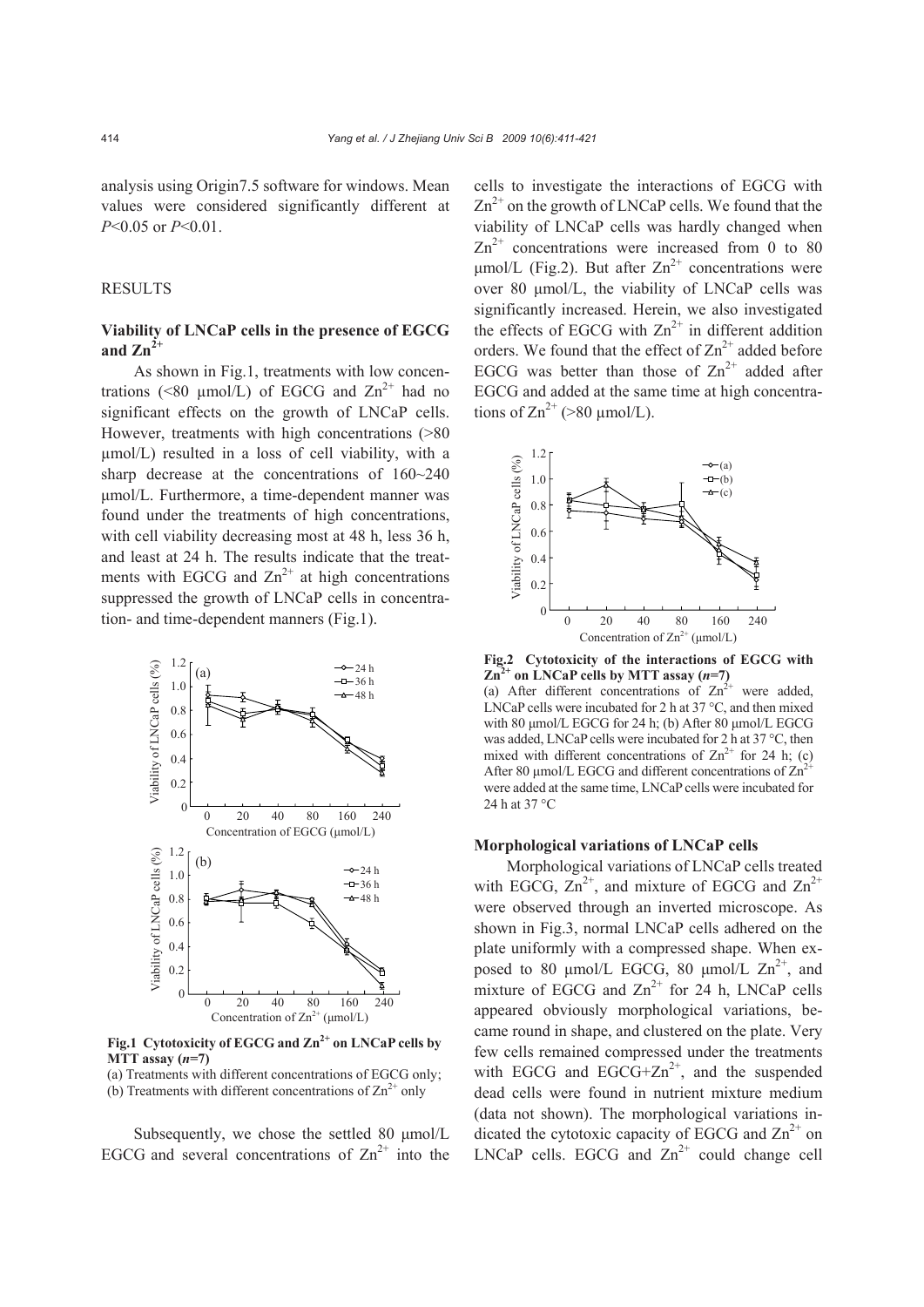morphology, and thus influence the survival of LNCaP cells.



**Fig.3 Microscopic images of LNCaP cells after exposure for 24 h** 

(a) Normal LNCaP cells; (b) LNCaP cells treated with 80 μmol/L EGCG; (c) LNCaP cells treated with 80 μmol/L  $Zn^{2+}$ ; (d) LNCaP cells treated with the mixture of 80 μmol/L EGCG and 80 μmol/L  $Zn^{2+}$ 

# Effects of the interactions of EGCG with  $\text{Zn}^{2+}$  on **the membrane fluidity of LNCaP cells**

The typical ESR spectra obtained from 5- and 16-SASL in the membranes of prostate cancer cells are given in Fig.4. In the membrane, SASL undergoes anisotropic rotational motion. Actually, 5-SASL is positioned closer to the surface of the membrane and 16-SASL is near the center of membrane bilayer. The ESR spectra of *n*-doxyl stearic acid spin labels in the membranes are further characterized by calculating the values of the order parameter *S*. As depicted in Table 1, EGCG and  $\text{Zn}^{2+}$  perturbed the hydrocarbon chains near the surface of the membranes, and the increase in *S* value for 5-SASL indicated the reduction of membrane fluidity in LNCaP cells (*P*<0.05). However, no significant differences were noted between the control and the cells treated with the mixture of EGCG and  $\text{Zn}^{2+}$ . From the order parameter, in the coexist system of EGCG and  $\text{Zn}^{2+}$ , the *S* value was lower than that in the EGCG treatment, and the interaction of EGCG with  $\text{Zn}^{2+}$  decreased the effect of EGCG on the membrane fluidity.



**Fig.4 Typical ESR spectra of 5-SASL (a) and 16-SASL (b) in the membranes of LNCaP cells at 25 °C** 

The spectra were recorded at 9.852 GHz at 25 °C, microwave power of 20 mW, modulation amplitude of 4.0 G, center field strength of 3509 G, and scan range of 60 G. The order parameters (*S*) were calculated from the ESR spectra by using the equation: *S*=0.5407( $T_{1}/-T_{1}/a_{0}$ , where  $a_{0}=(T_{1}/+2T_{1})/3$ . The rotation correlation time (*t*) was calculated from the ESR spectra by using the equation:  $t=6.51\times10^{-10}\Delta H_0[(h_0/h_{-1}) (h_0/h_{+1})$ ]*S*, where  $\Delta H_0$  was the center line width.  $T_{/l}$ ,  $T_{\perp}$ ,  $h_0$ ,  $h_{-1}$ , and  $h_{+1}$  were measured from the ESR spectra as indicated in the figure

**Table 1 The values of order parameter (***S***) and correlation rotation time (***t***) in LNCaP cells labeled with 5- and 16-SASL**

| Treatment   |                                                             |                                                        |                   |
|-------------|-------------------------------------------------------------|--------------------------------------------------------|-------------------|
|             | 5-SASL                                                      | $16$ -SASL                                             |                   |
| Control     |                                                             | $0.467 \pm 0.0025$ $0.195 \pm 0.0013$                  | $7.85\pm0.11$     |
| <b>EGCG</b> |                                                             | $0.493\pm0.0017^*$ $0.204\pm0.0008^*$ $10.42\pm0.18^*$ |                   |
| $Zn^{2+}$   |                                                             | $0.500\pm0.0027$ $0.207\pm0.0012$ $8.64\pm0.14$        |                   |
|             | EGCG+Zn <sup>2+</sup> $0.468 \pm 0.0064$ $0.202 \pm 0.0007$ |                                                        | $9.53 \pm 0.06^*$ |

Significant difference from control: \* *P*<0.05

Because the position of the spin label was shifted toward the center region in the membranes, the similar trend of the order parameter was obtained for 16-SASL as described in 5-SASL. Based on these results, it could be inferred that EGCG reduced the membrane fluidity of LNCaP cells, which was much depressed when treated with the mixture of EGCG and  $Zn^{2+}$ .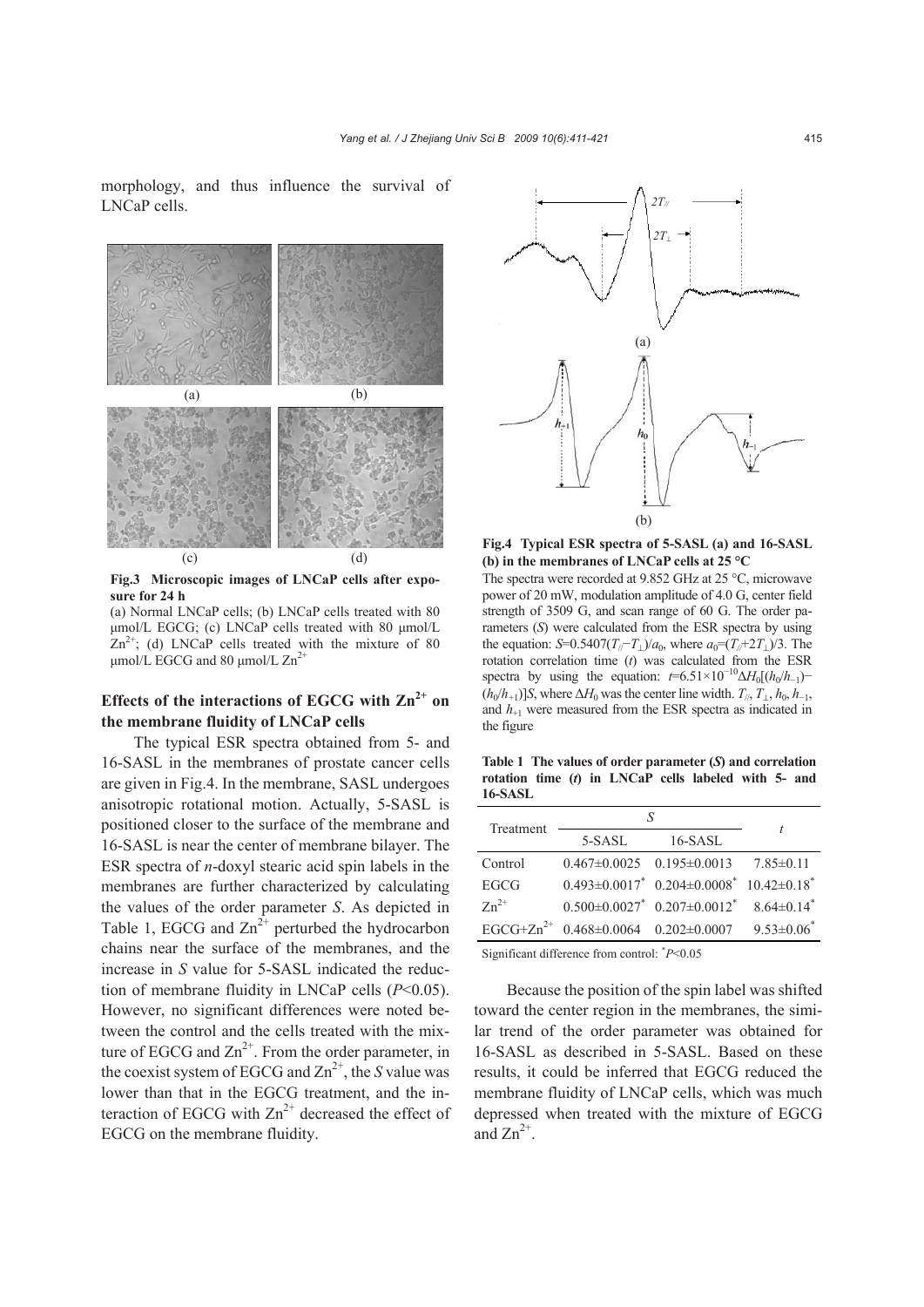The effective rotation correlation time *t* is another empirical ESR parameter that is often used to characterize the dynamics of 16-SASL in the membranes. The *t* value for 16-SASL reflects the micro viscosity of the membrane bilayer near the center, and the higher *t* value predicts the greater micro viscosity and the lower membrane fluidity. All treatments exerted a significantly increased effect on the *t* value compared with the control in LNCaP cells (*P*<0.05), while the *t* value was decreased by interactions of EGCG and  $Zn^{2+}$ . In essence, EGCG perturbed the hydrocarbon chain relatively close to the membrane surface and the membrane center in fluid phase membranes of prostate cancer cells, the disordering effects were enhanced by EGCG at 80 µmol/L, and the presence of  $\text{Zn}^{2+}$  could attenuate the effects.

# Effects of the interactions of EGCG with  $\text{Zn}^{2+}$  on **the unsaturation of fatty acids of LNCaP cells**

Many factors could influence the cell membrane fluidity. Unsaturation of fatty acids is one such factor. Hence, we studied the fatty acid composition of the membranes of prostate cancer cells, and found that three major methyl esters of fatty acids, namely, hexadecanoic acid, 9-octadecenoic acid (Z)-, and octadecanoic acid, are present in LNCaP cells (Table 2). The ratio of unsaturated/saturated (U/S, unsaturation of fatty acids) is known to affect cell membrane fluidity; the higher the U/S ratio, the higher the membrane fluidity. As shown in Table 2, the U/S value was depressed by EGCG or  $\text{Zn}^{2+}$  treatment, which indicates a decrease in the relative content of unsaturated fatty acids in prostate cancer cells. It was likely that EGCG and  $\text{Zn}^{2+}$  decreased the membrane fluidity of prostate cancer cells by reducing the membrane content of unsaturated fatty acids possibly through the decrease of unsaturated fatty acids synthesis. However,  $Zn^{2+}$  could attenuate this impact of EGCG.

# **Effects of EGCG and the interactions of EGCG**  with  $\text{Zn}^{2+}$  on the amount of EGCG incorporated **into liposomes**

In order to investigate the effects of EGCG,  $Zn^{2+}$ , and  $EGCG+Zn^{2+}$  on the cell membrane, we studied the incorporation of EGCG into liposomes. The liposomes are very similar to biological membranes. Results show that EGCG was incorporated into lipid bilayers of liposomes in a dose-dependent manner (Fig.5a). The amount of EGCG incorporated into the liposomes was increased in the presence of  $\text{Zn}^{2+}$ (Fig.5b), reflecting the balance of the affinity of these



Fig.5 Effects of EGCG and  $\text{Zn}^{2+}$  on the amount of **EGCG incorporated into the liposomes** 

(a) Different concentrations of EGCG were added into the liposomal solution; (b) 200 μmol/L EGCG and different concentrations of  $\text{Zn}^{2+}$  (0, 100, 200, 400 μmol/L) were added into the liposomal solution. Then the liposomal solution was incubated at 20 °C for 20 min, centrifuged and determined by HPLC. The ratio (%) was calculated by dividing the amount of EGCG incorporated by the amount of EGCG added. Data were expressed as mean±*SE* of at least three times. Significant difference from the minimum concentration: \* *P*<0.05, \*\**P*<0.01

**Table 2 The composition and unsaturation of fatty acids in LNCaP cells in each treatment** 

| Treatment      | Hexadecanoic acid.  | 9-Octadecenoic acid $(Z)$ -, | Octadecanoic acid.  | U/S                            |
|----------------|---------------------|------------------------------|---------------------|--------------------------------|
|                | methyl ester        | methyl ester                 | methyl ester        |                                |
| Control        | $40.875 \pm 0.7115$ | $26.918 \pm 1.1095$          | $22.622 \pm 1.502$  | $0.347\pm0.0195$               |
| EGCG           | $50.687 \pm 2.102$  | $11.656 \pm 0.5585$          | $32.501 \pm 3.0155$ | $0.135 \pm 0.008$ <sup>*</sup> |
| $Zn^{2+}$      | $38.202 \pm 2.067$  | $9.738 \pm 0.9490$           | $27.011 \pm 0.6455$ | $0.149\pm0.011$ <sup>*</sup>   |
| $EGCG+Zn^{2+}$ | $49.878 \pm 1.433$  | $22.941 \pm 0.8790$          | $22.812 \pm 1.133$  | $0.315 \pm 0.0135$             |

Determinations of fatty acids were programmed by GC-MS. The column head pressure was set to 60 kPa and the injection volume was 1 μl with a splitting ratio of 1:10. After injection, the column temperature was programmed at 3 °C/min from 160 to 220 °C, and then 5 °C/min from 220 to 240 °C. Significant difference from the control: \* *P*<0.05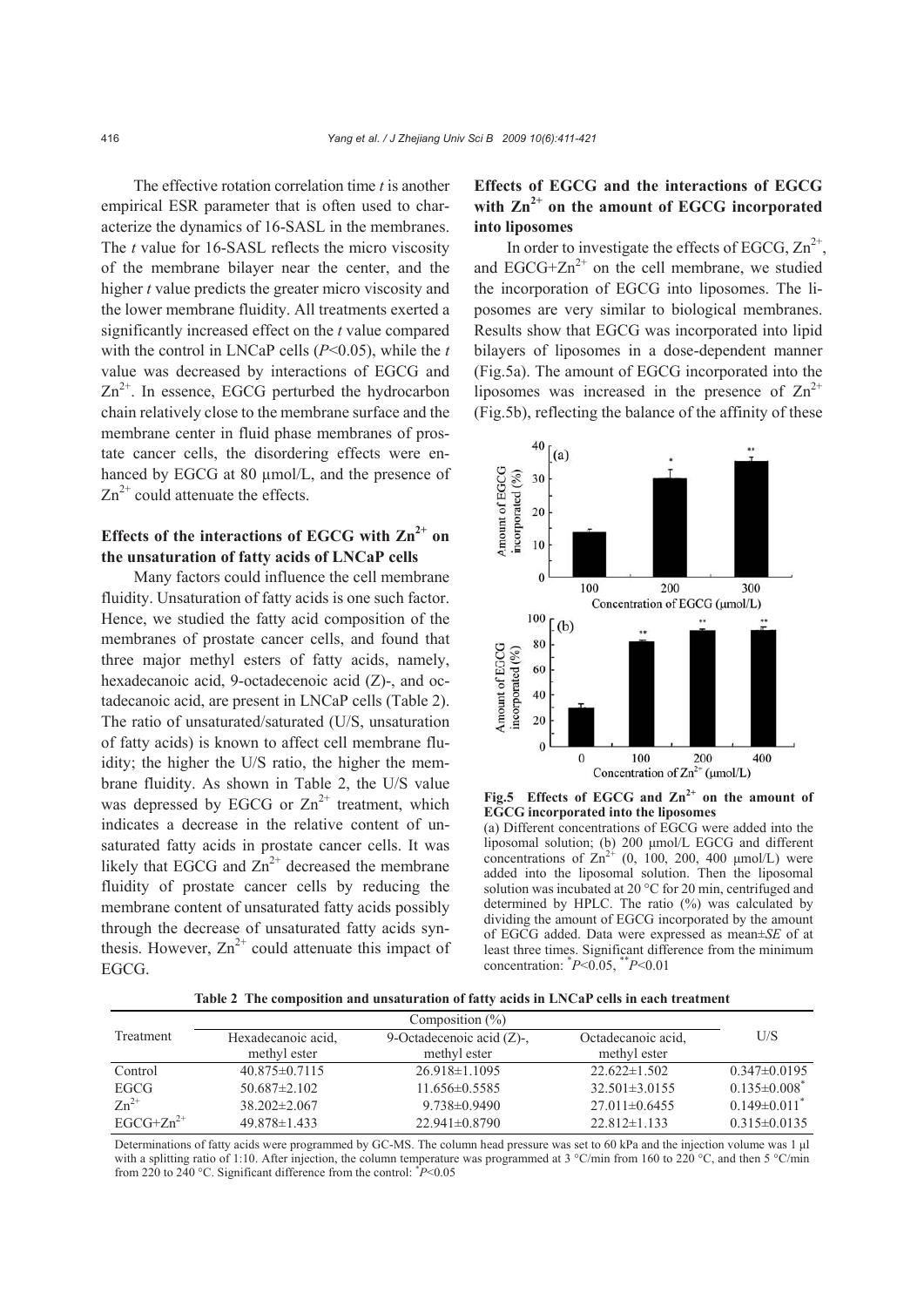compounds for lipid bilayers of liposomes. We tested the effect of different ratios of EGCG to  $\text{Zn}^{2+}$  (2:1, 1:1, 1:2) on the amount of EGCG incorporated in the liposomes. It was noted that in the presence of  $\text{Zn}^{2+}$ , the amount of EGCG incorporated into the lipid bilayers of the liposomes was significantly increased compared with EGCG alone (Fig.5b). Treatment of 1:1 or 1:2 of EGCG to  $\text{Zn}^{2+}$  did not display any significant difference in the amount of EGCG incorporated into the lipid bilayers of the liposomes, but a ratio of 1:1 of EGCG to  $\text{Zn}^{2+}$  gave the best results.

# **Distribution of zinc in LNCaP cells**

Under the condition of no extracellular zinc, we examined the distribution of zinc in the subcellular organelles of LNCaP cells in the presence of EGCG. Irrefutable and overwhelming clinical and experimental evidence now exists that altered cellular and mitochondrial zinc accumulation and associated changes in citrated-related metabolism are essential to the development and progression of prostate malignancy (Singh *et al*., 2006; Costello *et al*., 2005). As shown in Fig.6, the treatment with 80 μmol/L EGCG produced a significant increase in the relative contents of zinc in the mitochondria and cytosol (*P*<0.01), whereas there was an apparent decrease in lysosome.



**Fig.6** Content of  $\text{Zn}^{2+}$  in the subcellular organelles of **LNCaP cells** 

The subcellular organelles were isolated by a refrigerated centrifuge and measured by electrothermal atomic absorption spectrometry. Cells were treated with 80 μmol/L EGCG for 24 h and cells without treatment were considered as control. Data were expressed as mean±*SE* of at least three times. Significant difference from minimum concentration: \* *P*<0.05, \*\**P*<0.01

From our results, it was evident that  $\text{Zn}^{2+}$  was transported from the lysosome to cytosol and mitochondria in the presence of EGCG in LNCaP cells.

Zinc/metabolic transformation in LNCaP cells had important implications on cellular bioenergetics, cell growth and proliferation, lipodenesis, and other metabolic-associated malignant activities.

#### DISCUSSION

Prostate cancer represents the most common malignancy for chemoprevention studies because of its particularly long latency period and high rate of mortality and morbidity. Many anti-tumor agents against prostate cancer cells have been developed, but their unacceptable systemic toxicity to normal tissues frequently limits their usage in clinics. At the time of clinical diagnosis in humans most prostate cancers represent themselves as a mixture of androgensensitive (LNCaP) and androgen-insensitive cells. Prostate cancer in the early stage is androgen dependent. Therefore, studying chemopreventive effect of EGCG in the LNCaP cells and its pathways has been useful in understanding the molecular mechanism involved in tumor initiation as well as the properties of LNCaP cells. Natural chemicals show great potential in the development of novel chemotherapeutics against cancer. EGCG, one such natural chemical present in green tea, has gained much attention for its cancer-chemopreventive properties. Importantly, at physiologically attainable concentrations EGCG kills cancer cells through apoptosis but has no effect on normal cells (Ahmad *et al*., 1997; 2000; Chen *et al*., 1998). In the present work, MTT assays demonstrated that treatments with EGCG and  $\text{Zn}^{2+}$  at high concentrations significantly inhibited the proliferation of LNCaP cells (Fig.1). After exposed to EGCG,  $\text{Zn}^{2+}$ , and EGCG+ $\text{Zn}^{2+}$ , visible cellular morphological changes were noted in LNCaP cells (Fig.3). It was documented that the growth of LNCaP had been significantly halted, which could be due to the effect of EGCG on the cell membrane of LNCaP cells. This is supported by the results of the studies done using ESR. In the present study, it was observed that EGCG,  $Zn^{2+}$ , and EGCG+ $Zn^{2+}$  decreased LNCaP cell membrane fluidity (*P*<0.05). Since fluid properties of biological membranes were essential for numerous cell functions including cell growth, solute transport, signal transduction, and membrane-associated enzymatic activities (Sunshine and McNamee, 1994;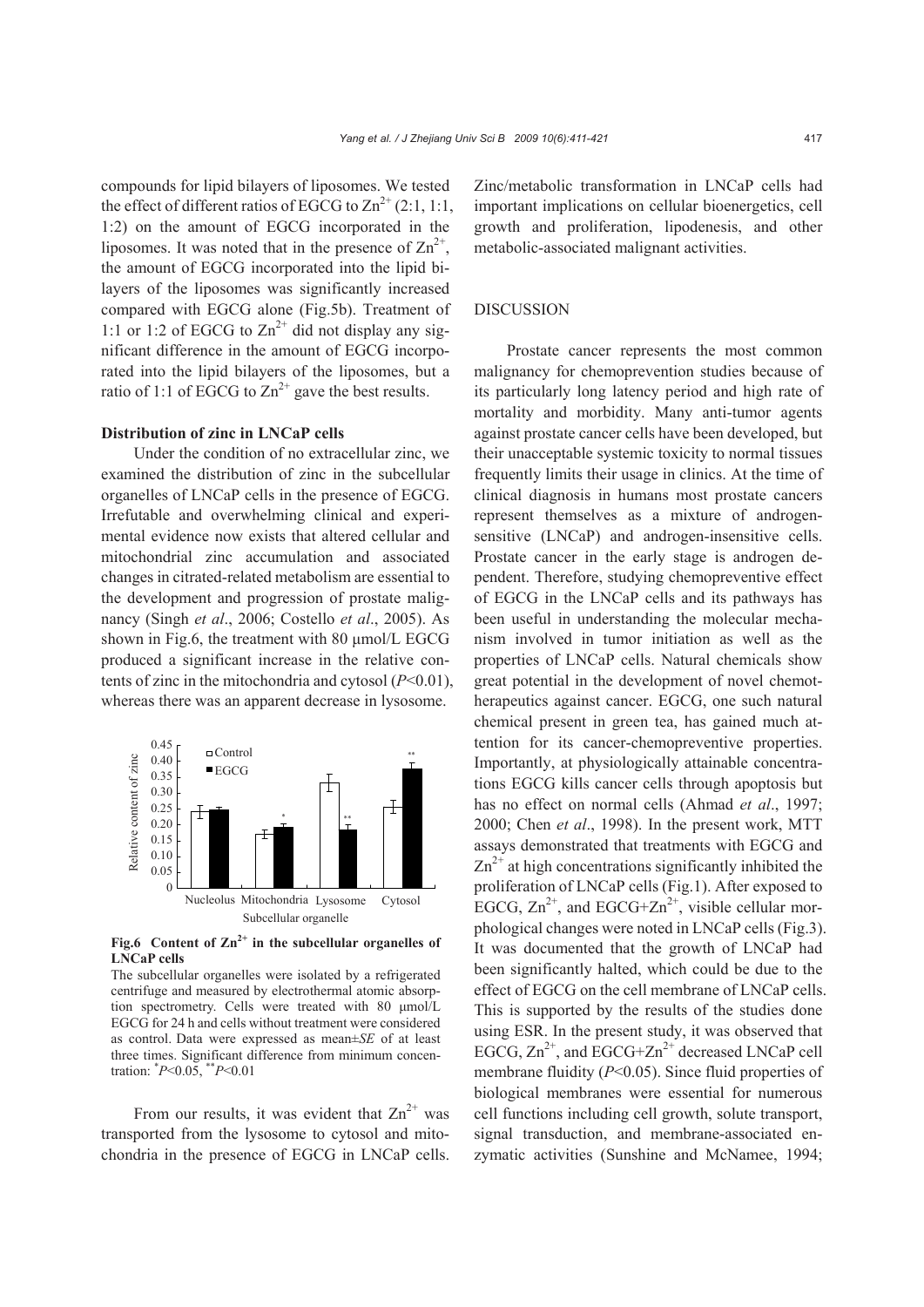Salinas *et al*., 2005; Balint *et al*., 2005), it is possible that even mild alterations in membrane fluidity could cause aberrant function and set in motion pathological processes (Cooper, 1977; de Gómez Dumm *et al*., 2001). However, it should be noted that changes in membrane fluidity need not necessarily render them 'leaky' since transport or translocation of compounds across cell membranes is a different physiological process, which is not directly related to the horizontal fluidity of the membrane.

Changes in cell membrane fluidity depend to a large extent on the content of unsaturation of fatty acids in the phospholipid fraction of membranes (Thewke *et al*., 2000; Turk *et al*., 2004). It was noted that PC-3 cells treated with EGCG or  $\text{Zn}^{2+}$  contained low levels of unsaturated fatty acids and showed a decrease in membrane fluidity. This information reaffirmed that interactions with cell membrane for treatment with EGCG or  $\text{Zn}^{2+}$  facilitated the decrease of membrane fluidity to result in anti-proliferation of LNCaP cells. Catechins or zinc ions are known to induce oxidative damage through the generation of reactive oxygen species (Oikawa *et al*., 2003; Bishop *et al*., 2007; Kanadzu *et al*., 2006). Hence, it is likely that the generation of reactive oxygen species induced by catechins and zinc ions peroxidized membrane unsaturated fatty acids, which could lead to a decrease in membrane fluidity (Teresa *et al*., 2002).

Since EGCG elicited the decrease of cell membrane fluidity, we studied the influence of  $\text{Zn}^{2+}$  on incorporation of EGCG into liposomes. The results demonstrate that after an initial interaction of EGCG with the cell membrane, EGCG could enter into LNCaP cells. Interactions of EGCG with  $Zn^{2+}$  remarkably increased the incorporation of EGCG into liposomes (Fig.5b). However, it was noted that, interactions between EGCG and  $\text{Zn}^{2+}$  decreased the effects of EGCG as evident from the results obtained with ESR and fatty acid analysis of the cell membranes. Because the ratio of EGCG to  $\text{Zn}^{2+}$  is 1:1, this could partly be due to the high concentrations of  $\text{Zn}^{2+}$ and structural characters of EGCG. The D-ring hydroxyl groups of EGCG occupy the first coordination sphere around metal ion to form a diolate combination ring, while B-ring hydroxyl groups have weak interactions with metal ions (Navarro *et al*., 2005). As suggested by previous reports (Hashimoto *et al*., 1999; Kajiya *et al*., 2001), the number of hydroxyl groups

on the B-ring in EGCG structure, the presence of a galloyl moiety, and the steric characters on the D-ring could affect its affinity for the lipid bilayers. As a result of this, incorporation of EGCG into the lipid bilayers of the liposomes is enhanced, which could lead to the formation of another ion channels after complexing of EGCG with  $\text{Zn}^{2+}$ , which is expected to induce structural variation and influence the effects of EGCG.

Trace elements have been important in the etiology of cancer. The prostate gland contains high concentration of zinc.  $Zn^{2+}$  plays a significant role in the pathogenesis of prostate cancer. Catechin is a very important compound in green tea and several reports have recently focused on its interaction with metal ions and suggested that interactions of EGCG with metal ions provided a new insight in the role of EGCG in preventing prostate cancer. It is very important to investigate the interaction of EGCG with  $\text{Zn}^{2+}$  for chemoprevention of prostate cancer. Hence, we employed the higher concentrations of EGCG and  $\text{Zn}^{2+}$  than their physiologically relevant concentrations in the present work.

The present study also demonstrates that the effect of EGCG on LNCaP cells was attenuated in the presence of extracellular zinc at the concentration ratio 1:1. It is known that the biological behavior of EGCG could be influenced by metal ions, especially transition metal ions (e.g., iron, zinc, and copper ions) (Chen *et al*., 2006; Hayakawa *et al*., 2004). EGCG chelates metal ions, which is an important factor that affects the bioactivity of EGCG. EGCG has two rings, B- and D-rings, which have exactly the same local structure that could potentially participate in forming complexes with metals. Recent studies showed that EGCG-metal ion complex has a role in the initiation and development of cancer (Furukawa *et al*., 2003; Azam *et al*., 2004). It is likely that the D-ring hydroxyl groups could occupy the first coordination sphere around metal ion, whereas the B-ring hydroxyl group may have a secondary effect on such a complex formation (Navarro *et al*., 2005). Thermo-gravimetric and atomic absorption spectrophotometric studies indicate that the 3-OH-4-oxo and 3-OH-4-OH moieties are the most likely binding sites of flavonoids for metals. Accordingly, catechin could form 1:1 complex with either  $Zn^{2+}$  or  $Cu^{2+}$ , which can be monitored through the linearization algorithms as competitive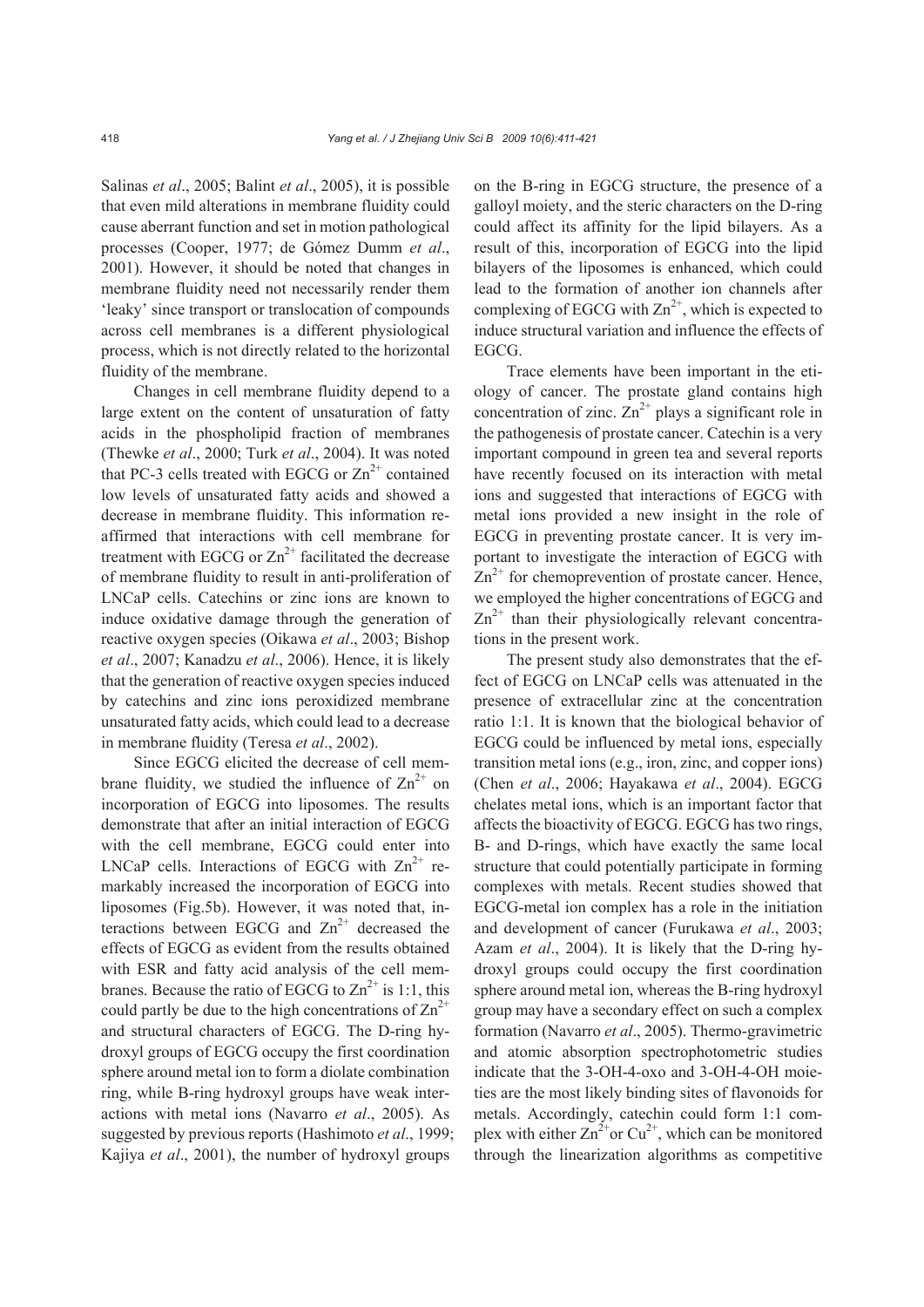with pre-concentration of the metal ions on the mercury electrode (Esparza *et al*., 2005). Kagaya *et al*.(2002) reported that it was the formation of zinc-EGCG complex that enhanced effect of zinc on hepatoprotectivity of EGCG in isolated rat hepatocytes. These observations give a hint that the biological behavior of EGCG was changed in the presence of extracellular zinc, due maybe to the formation of zinc-EGCG complex.

In prostate cancer, the malignant cells lose the ability of zinc accumulation. A growing body of evidence has suggested that the loss of this unique capacity to retain high levels of zinc is an important factor in the development and progression of malignant prostate cells (Tsui *et al*., 2006). EGCG entering into cells was able to affect the distribution of cellular zinc (Fig.6). The result indicates that EGCG could increase zinc accumulation of the mitochondria and cytosol in LNCaP cells. The regulation and maintenance of a "normal" concentration and distribution of cellular zinc are essential to the function, metabolism, growth, proliferation, and survival of cells. In general, all the cytosolic  $Zn^{2+}$  existed bound to either immobile macromolecules  $(\sim 90\%)$  or to mobile low molecular weight ligands (~10%). The former would not provide  $Zn^{2+}$  for delivery into the mitochondria. Therefore, the cytosolic pool of low molecular  $\text{Zn}^{2+}$ ligands (Zn-ligands) was the source of zinc for incorporation into and interaction with the mitochondria (Costello *et al*., 2005). The cellular accumulation of zinc was an inhibitory effect on proliferation of these prostate cells, which results from its induction of apoptosis (Liang *et al*., 1999; Feng *et al*., 2000; 2002). Zinc caused an increase in the cellular level of Bax, and enhanced the Bax/BCL-2 ratio, which was an initiating apoptotic signal in cells (Franklin and Costello, 2007; Feng *et al*., 2003). This effect resulted from a direct action of zinc on the mitochondrial release of cytochrome c followed by caspase activation and cascading apoptotic events (Feng *et al*., 2000; 2002). In contrast, most reports with other mammalian cells describe a role of zinc in the inhibition of apoptosis (Truong-Tran *et al*., 2000; Nodera *et al*., 2001). The most likely reason for this is that the levels of zinc to which the cells were exposed were lower and exposed time of cells was shorter than that of the present work. This, in part, could account for the difference in the zinc effects on apoptosis.

### **CONCLUSION**

In the present study, we demonstrated that EGCG interacted with cell membrane, decreased the membrane fluidity of LNCaP cells, and accelerated zinc accumulation in the mitochondria and cytosol, which was attenuated by high concentrations of  $\text{Zn}^{2+}$ . These results may suggest a mechanism by which EGCG inhibits proliferation of LNCaP cells.

#### **References**

- Ahmad, N., Feyes, D.K., Nieminen, A.L., Agarwal, R., Mukhtar, H., 1997. Green tea constituent epigallocatechin-3 gallate and induction of apoptosis and cell cycle arrest in human carcinoma cells. *J. Natl. Cancer Inst.*, **89**(24): 1881-1886. [doi:10.1093/jnci/89.24.1881]
- Ahmad, N., Gupta, S., Mukhtar, H., 2000. Green tea polyphenol epigallocatechin-3-gallate differentially modulates nuclear factor kappaB in cancer cells versus normal cells. *Arch. Biochem. Biophys.*, **376**(2):338-346. [doi:10. 1006/abbi.2000.1742]
- Azam, S., Hadi, N., Khan, N.U., Hadi, S.M., 2004. Prooxidant property of green tea polyphenols epicatechin and epigallocatechin-3-gallate: implications for anticancer properties. *Toxicol. in Vitro*, **18**(5):555-561. [doi:10. 1016/j.tiv.2003.12.012]
- Balint, E., Grimley, P.M., Gan, Y., Zoon, K.C., Aszalos, A., 2005. Plasma membrane biophysical properties linked to the antiproliferative effect of interferon-alpha. *Acta Microbiol. Immunol. Hung.*, **52**(3-4):407-432. [doi:10.1556/ AMicr.52.2005.3-4.12]
- Bettuzzi, S., Brausi, M., Rizzi, F., Castagnetti, G., Peracchia, G., Corti, A., 2006. Chemoprevention of human prostate cancer by oral administration of green tea catechins in volunteers with high-grade prostate intraepithelial neoplasia: a preliminary report from a one-year proof-ofprinciple study. *Cancer Res.*, **66**(2):1234-1240. [doi:10. 1158/0008-5472.CAN-05-1145]
- Bishop, G.M., Dringen, R., Robinson, S.R., 2007. Zinc stimulates the production of toxic reactive oxygen species (ROS) and inhibits glutathione reductase in astrocytes. *Free Radic. Biol. Med.*, **42**(8):1222-1230. [doi:10.1016/ j.freeradbiomed.2007.01.022]
- Chen, X., Yu, H., Shen, S., Yin, J., 2007. Role of  $\text{Zn}^{2+}$  in epigallocatechin gallate affecting the growth of PC-3 cells. *J. Trace Elem. Med. Biol.*, **21**(2):125-131. [doi:10.1016/ j.jtemb.2006.12.007]
- Chen, Y.M., Wang, M.K., Huang, P.M., 2006. Catechin transformation as influenced by aluminum. *J. Agric. Food Chem.*, **54**(1):212-218. [doi:10.1021/jf051926z]
- Chen, Z.P., Schell, J.B., Ho, C.T., Chen, K.Y., 1998. Green tea epigallocatechin gallate shows a pronounced growth inhibitory effect on cancerous cells but not on their normal counterparts. *Cancer Lett.*, **129**(2):173-179. [doi:10.1016/ S0304-3835(98)00108-6]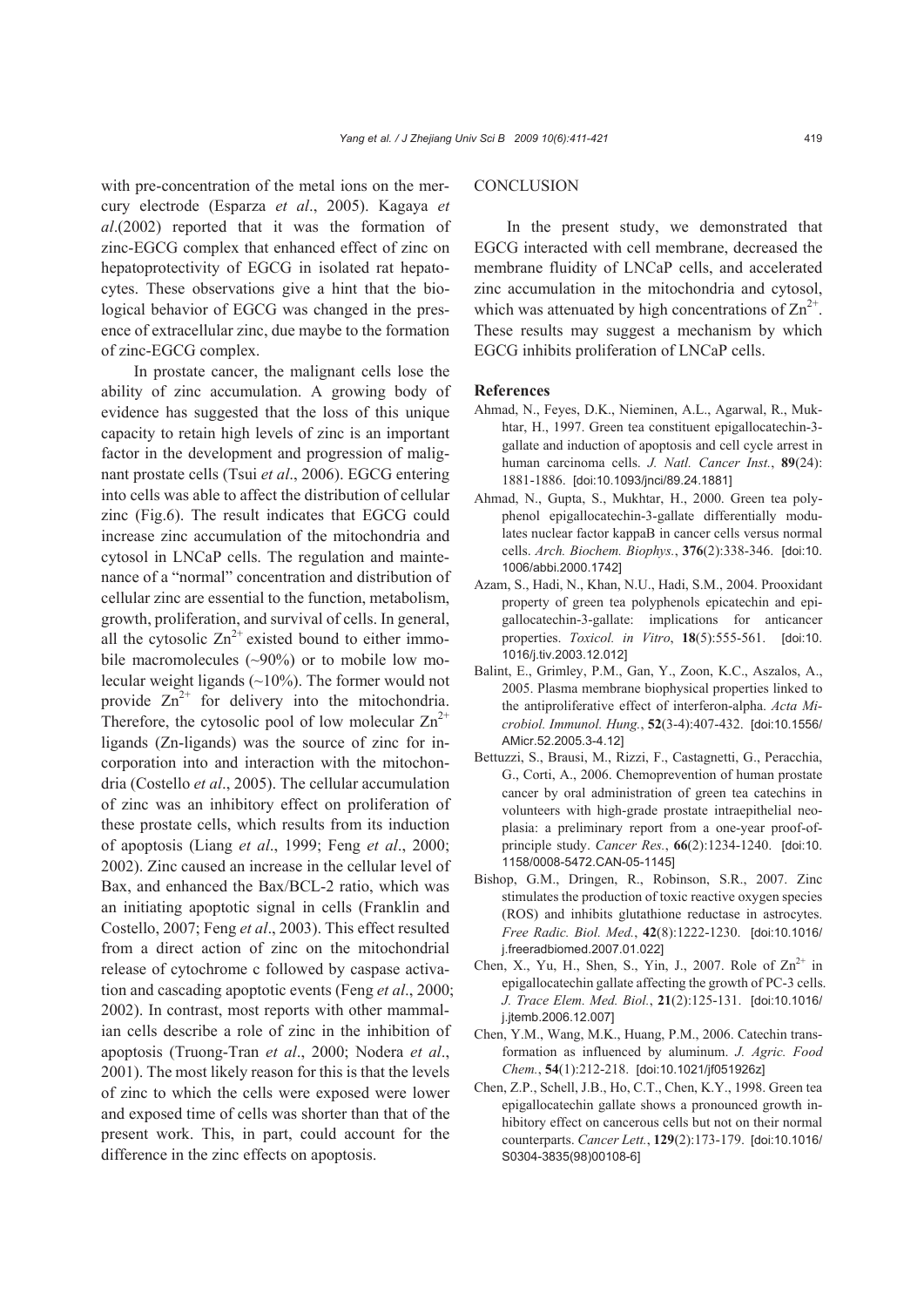- Chung, L.Y., Cheung, T.C., Kong, S.K., Fung, K.P., Choy, Y.M., Chan, Z.Y., Kwok, T.T., 2001. Induction of apoptosis by green tea catechins in human prostate cancer DU145 cells. *Life Sci.*, **68**(10):1207-1214. [doi:10.1016/ S0024-3205(00)01020-1]
- Cooper, R.A., 1977. Abnormalities of cell-membrane fluidity in the pathogenesis of disease. *N. Engl. J. Med.*, **297**(7): 371-377.
- Costello, L.C., Franklin, R.B., Feng, P., 2005. Mitochondrial function, zinc, and intermediary metabolism relationships in normal prostate and prostate cancer. *Mitochondrion*, **5**(3):143-153. [doi:10.1016/j.mito.2005.02.001]
- de Gómez Dumm, N.T., Giammona, A.M., Touceda, L.A., Raimondi, C., 2001. Lipid abnormalities in chronic renal failure patients undergoing hemodialysis. *Medicina (B Aires)*, **61**(2):142-146.
- Esparza, I., Salinas, I., Santamara, C., Garcia-Mina, J.M., Fernandez, J.M., 2005. Electrochemical and theoretical complexation studies for Zn and Cu with individual polyphenols. *Anal. Chim. Acta*, **543**(1-2):267-274. [doi: 10.1016/j.aca.2005.04.029]
- Feng, P., Liang, J.Y., Li, T.L., Guan, Z.X., Zou, J., Franklin, R., Costello, L.C., 2000. Zinc induces mitochondria apoptogenesis in prostate cells. *Mol. Urol.*, **4**(1):31-36.
- Feng, P., Li, T.L., Guan, Z.X., Franklin, R.B., Costello, L.C., 2002. Direct effect of zinc on mitochondrial apoptogenesis in prostate cells. *Prostate*, **52**(4):311-318. [doi:10.1002/pros.10128]
- Feng, P., Li, T.L., Guan, Z.X., Franklin, R.B., Costello, L.C., 2003. Effect of zinc on prostatic tumorigenicity in nude mice. *Ann. N. Y. Acad. Sci.*, **1010**(1-2):316-320. [doi:10. 1196/annals.1299.056]
- Franklin, R.B., Costello, L.C., 2007. Zinc as an anti-tumor agent in prostate cancer and in other cancers. *Arch. Biochem. Biophys.*, **463**(2):211-217. [doi:10.1016/j.abb.2007. 02.033]
- Fujimura, Y., Yamada, K., Tachibana, H., 2005. A lipid raft-associated 67 kDa laminin receptor mediates suppressive effect of epigallocatechin-3-O-gallate on FcepsilonRI expression. *Biochem. Biophys. Res. Commun.*, **336**(2):674-681. [doi:10.1016/j.bbrc.2005.08.146]
- Furukawa, A., Oikawa, S., Murata, M., Hiraku, Y., Kawanishi, S., 2003. (−)-Epigallocatechin gallate causes oxidative damage to isolated and cellular DNA. *Biochem. Pharmacol.*, **66**(9):1769-1778. [doi:10.1016/S0006-2952(03) 00541-0]
- Gallus, S., Foschi, R., Negri, E., Talamini, R., Franceschi, S., Montella, M., Ramazzotti, V., Tavani, A., Dal Maso, L., La Vecchia, C., 2007. Dietary zinc and prostate cancer risk: a case-control study from Italy. *Eur. Urol.*, **52**(4): 1052-1056. [doi:10.1016/j.eururo.2007.01.094]
- Gupta, S., Ahmad, N., Nieminen, A.L., Mukhtar, H., 2000. Growth inhibition, cell-cycle dysregulation, and induction of apoptosis by green tea constituent (−)-epigallocatechin-3-gallate in androgen-sensitive and androgen-insensitive human prostate carcinoma cells. *Toxicol. Appl. Pharmacol.*, **164**(1):82-90. [doi:10.1006/

taap.1999.8885]

- Hashimoto, T., Kumazawa, S., Nanjo, F., Hara, Y., Nakayama, T., 1999. Interaction of tea catechins with lipid bilayers investigated with liposome systems. *Biosci. Biotechnol. Biochem.*, **63**(12):2252-2255. [doi:10.1271/bbb.63.2252]
- Hayakawa, F., Ishizu, Y., Hoshino, N., Yamaji, A., Ando, T., Kimura, T., 2004. Prooxidative activities of tea catechins in the presence of Cu<sup>2+</sup>. *Biosci. Biotechnol. Biochem.*, **68**(9):1825-1830. [doi:10.1271/bbb.68.1825]
- Kagaya, N., Kawase, M., Maeda, H., Tagawa, Y., Nagashima, H., Ohmori, H., Yagi, K., 2002. Enhancing effect of zinc on hepatoprotectivity of epigallocatechin gallate in isolated rat hepatocytes. *Biol. Pharm. Bull.*, **25**(9): 1156-1160. [doi:10.1248/bpb.25.1156]
- Kajiya, K., Kumazawa, S., Nakayama, T., 2001. Steric effects on interaction of tea catechins with lipid bilayers. *Biosci. Biotechnol. Biochem.*, 65(12):2638-2643. [doi:10.1271/ bbb.65.2638]
- Kampa, M., Papakonstanti, E.A., Hatzoglou, A., Stathopoulos, E.N., Stournaras, C., Castanas, E., 2002. The human prostate cancer cell line LNCaP bears functional membrane testosterone receptors that increase PSA secretion and modify actin cytoskeleton. *FASEB J.*, **16**(11): 1429-1431.
- Kampa, M., Nifli, A.P., Charalampopoulos, I., Alexaki, V.I., Theodoropoulos, P.A., Stathopoulos, E.N., Gravanis, A., Castanas, E., 2005. Opposing effects of estradiol- and testosterone-membrane binding sites on T47D breast cancer cell apoptosis. *Exp. Cell Res.*, **307**(1):41-51. [doi:10.1016/j.yexcr.2005.02.027]
- Kanadzu, M., Lu, Y., Morimoto, K., 2006. Dual function of (−)-epigallocatechin gallate (EGCG) in healthy human lymphocytes. *Cancer Lett.*, **241**(2):250-255. [doi:10. 1016/j.canlet.2005.10.021]
- Knapp, D.R., 1979. Handbook of Analytical Derivatization Reactions. Wiley Publishers, New York, USA, p.164.
- Liang, J.Y., Liu, Y.Y., Zou, J., Franklin, R.B., Costello, L.C., Feng, P., 1999. Inhibitory effect of zinc on human prostatic carcinoma cell growth. *Prostate*, **40**(3):200-207. [doi:10.1002/(SICI)1097-0045(19990801)40:3<200::AID-P ROS8>3.3.CO;2-V]
- Liao, S., Umekita, Y., Guo, J., Kokontis, J.M., Hiipakka, R.A., 1995. Growth inhibition and regression of human prostate and breast tumors in athymic mice by tea epigallocatechin gallate. *Cancer Lett.*, **96**(2):239-243. [doi:10.1016/0304- 3835(95)03948-V]
- Navarro, R.E., Santacruz, H., Inoue, M., 2005. Complexation of epigallocatechin gallate (a green tea extract, EGCG) with  $Mn^{2+}$ : nuclear spin relaxation by the paramagnetic ion. *J. Inorg. Biochem.*, **99**(2):584-588. [doi:10.1016/j. jinorgbio.2004.11.013]
- Nodera, M., Yanagisawa, H., Wada, O., 2001. Increased apoptosis in a variety of tissues of zinc-deficient rats. *Life Sci.*, **69**(14):1639-1649. [doi:10.1016/S0024-3205(01)01 252-8]
- Oikawa, S., Furukawaa, A., Asada, H., Hirakawa, K., Kawanishi, S., 2003. Catechins induce oxidative damage to